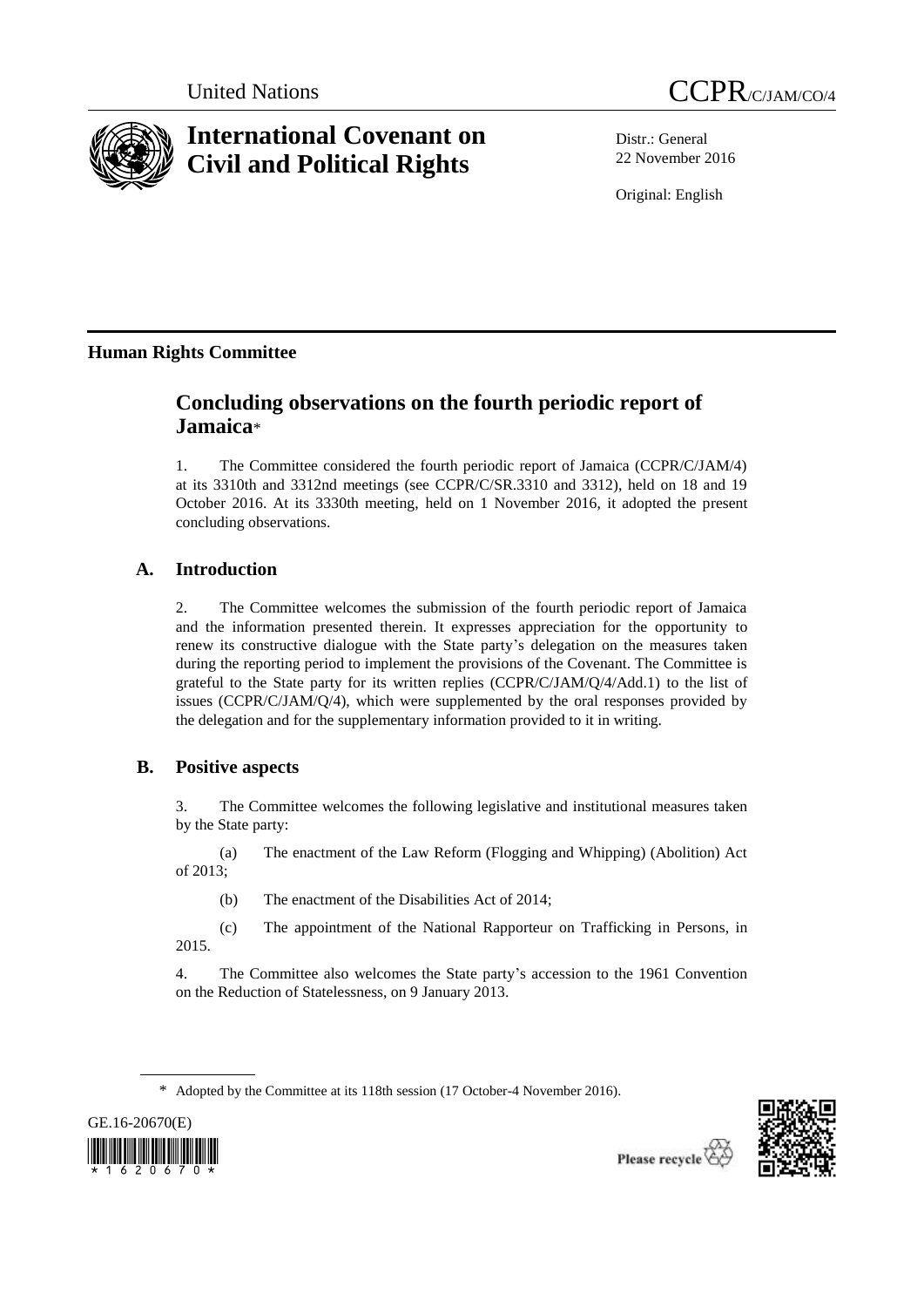#### **C. Principal matters of concern and recommendations**

#### **National human rights institution**

5. The Committee is concerned that the State party has not yet established a consolidated national institution with broad competence in the field of human rights, in accordance with the principles relating to the status of national institutions for the promotion and protection of human rights (the Paris Principles) (General Assembly resolution 48/134, annex) despite multiple commitments to do so (art. 2).

6. **The State party should establish a national human rights institution with a broad human rights mandate in line with the Paris Principles and provide it with adequate financial and human resources to ensure its functioning. The State party should undertake an inclusive consultation process on the model, mandate and functions of a national human rights institution, including with human rights organizations and the broader public.**

#### **National mechanism for reporting and follow-up**

7. While noting the establishment of the Interministerial Committee for reporting and follow-up under the Ministry of Foreign Affairs and Foreign Trade, which has become the de facto standing mechanism for all human rights treaty reporting and follow-up, the Committee notes that the mechanism is not sufficiently institutionalized in the operations of the Government of the State party (art. 2).

8. **The State party should consider establishing by executive directive or other mandatory means a permanent governmental mechanism with a clear mandate to coordinate the engagement of the Government with human rights mechanisms and to follow-up on their recommendations in consultation with civil society.**

#### **Application of the Covenant**

9. The Committee is concerned by the explanation given by the State party that the provisions of the Covenant cannot be directly invoked before domestic courts and that some provisions of the Covenant, including prohibition of discrimination, are not adequately protected under domestic law (art. 2).

10. **The State party should strengthen its legal framework to protect all rights enshrined in the Covenant and take appropriate measures to raise awareness of the Covenant among judges, lawyers and prosecutors to ensure that its provisions are taken into account before national courts.**

#### **Optional Protocol**

11. The Committee reiterates its regret that the State party does not intend to re-accede to the Optional Protocol that provides the Committee with the competence to examine individual communications on alleged violations of the Covenant by States parties to the Protocol (art. 2).

12. **The State party should consider re-acceding to the Optional Protocol to the Covenant that provides for an individual communication procedure, with a view to ensuring the rights of individuals to an effective remedy.** 

#### **Persons with disabilities**

13. While welcoming the enactment of the Disabilities Act of 2014 and the measures taken by the State party to promote inclusion of persons with disabilities, the Committee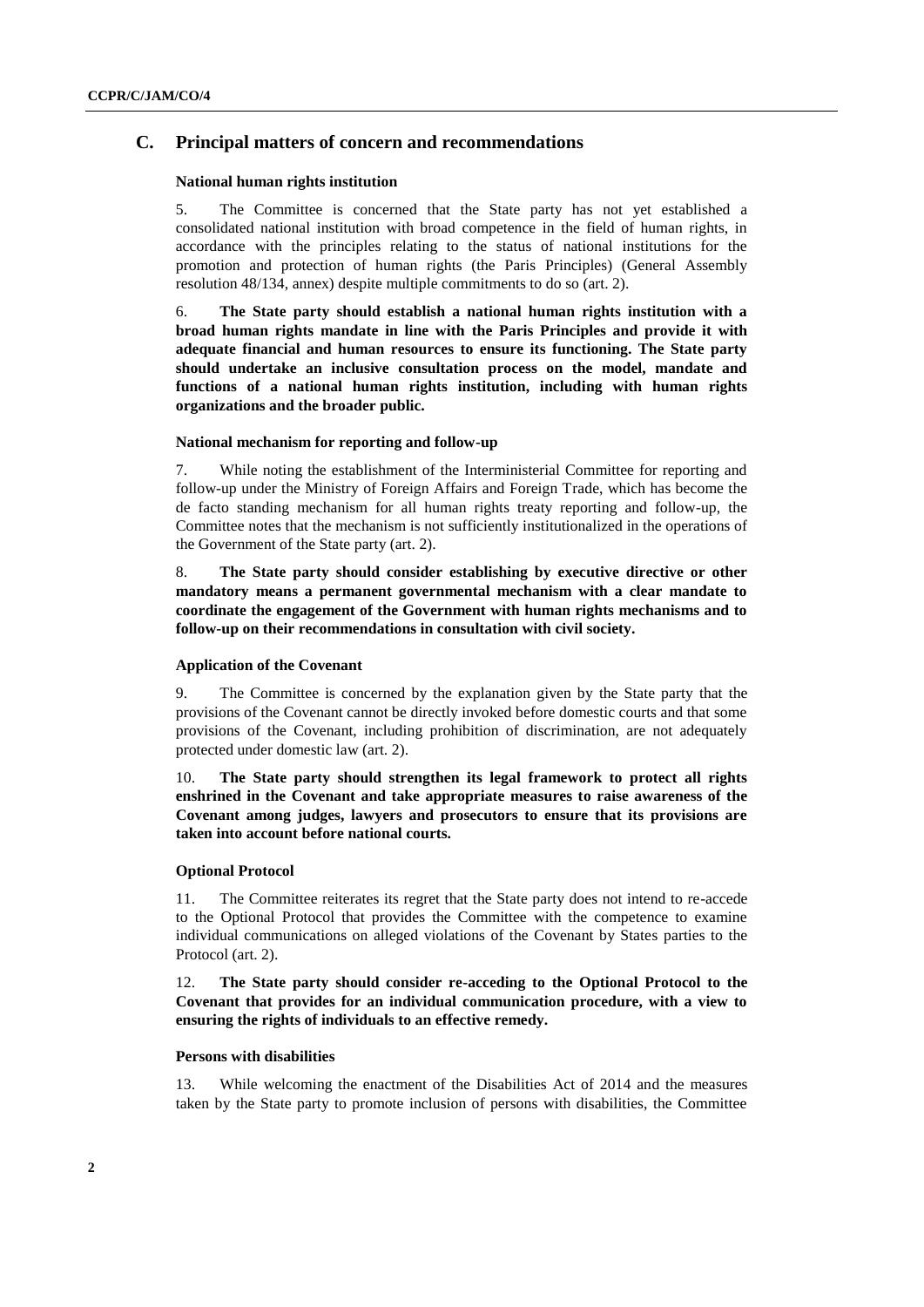expresses its concern that persons with disabilities continue to face challenges, including access to public buildings and services (arts. 2 and 26).

14. **The State party should effectively implement its law on disabilities in order to ensure non-discrimination, promote inclusion of persons with disabilities and ensure access to effective remedies in case of violation of their rights.**

#### **Prohibition of discrimination**

15. The Committee is concerned that the Charter of Fundamental Rights and Freedoms does not protect all persons against all forms of discrimination and contains saving clauses that are contrary to the provisions of the Covenant. It regrets that the right to freedom from discrimination is based only on the grounds of "being male or female" and fails to prohibit discrimination on other grounds, such as sexual orientation, gender identity, marital status, disability and health status. The Committee reiterates its concern (see CCPR/C/JAM/CO/3, para. 8) that the State party continues to retain provisions under the Offences against the Person Act that criminalizes consensual same-sex relationships, thus promoting discrimination against homosexuals (arts. 2, 3, 17 and 26).

16. **The State party should amend its laws and enact comprehensive antidiscrimination legislation to prohibit all forms of discrimination. It should also decriminalize sexual relations between consenting adults of the same sex in order to bring its legislation into compliance with the Covenant and put an end to prejudices and the social stigmatization of homosexuality. Saving clauses in the Charter of Fundamental Rights and Freedoms relating to the Offences against the Person Act and Sexual Offences Act should be removed where they obstruct the amendment of legislation that enhances the rights of women or any other group.** 

#### **Attacks against lesbian, gay, bisexual and transgender persons**

17. Despite some positive developments, such as the adoption of the Diversity Policy by the Jamaica Constabulary Force, in 2011, and a reported increase in the level of tolerance within Jamaican society, the Committee notes with concern reports of incidents of discrimination, harassment and violent attacks against lesbian, gay, bisexual and transgender persons and the alleged failure of the State party to prevent and investigate such attacks (arts. 2, 6 and 26).

18. **The State party should ensure that cases of violence against lesbian, gay, bisexual and transgender persons are thoroughly investigated, that the perpetrators are prosecuted, and if convicted, punished with appropriate sanctions, and that the victims have access to effective remedies. The State party should conduct a national campaign to disseminate information about human rights and promote respect for diversity and the rights of all persons, especially lesbian, gay, bisexual and transgender persons.** 

#### **People living with HIV/AIDS**

19. The Committee is concerned at the persistence of discrimination and stigmatization of people living with HIV/AIDS and the high proportion of girls aged 15 to 19 years infected with the virus. While welcoming the adoption of the National Integrated Strategic Plan for Sexual Health and HIV (2014-2019) and the National Workplace Policy on HIV/AIDS, the Committee is concerned with the lack of an enabling legislative framework to ensure their effective implementation (arts. 2 and 26).

20. **The State party should amend its legislation to include protection against discrimination based on health status and to ensure better protection of people living with HIV/AIDS, including vulnerable segments of the population, such as lesbian, gay,**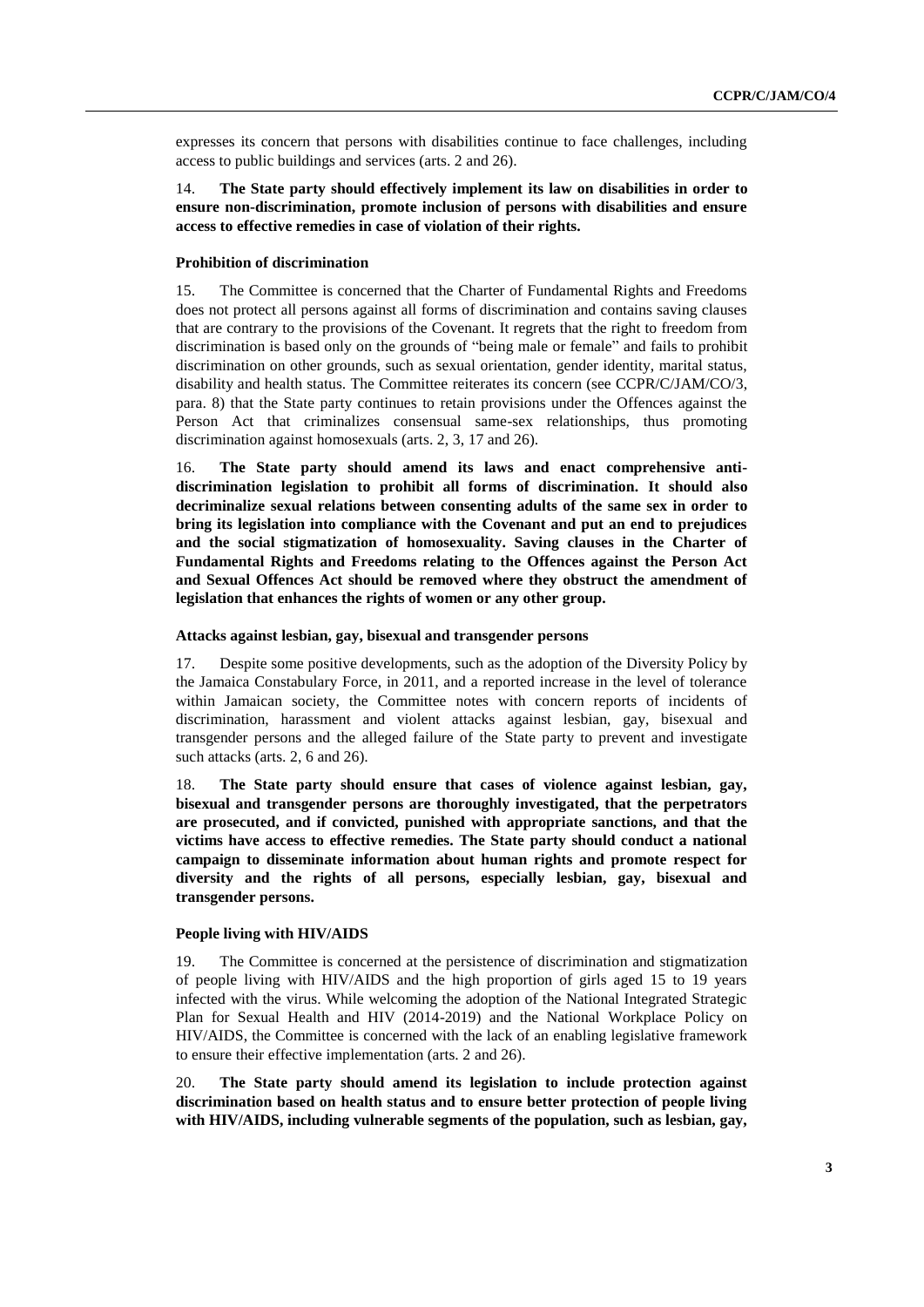**bisexual and transgender persons, and women and girls who have contracted HIV, especially as a result of sexual violence. The State party should intensify its work with stakeholders and allocate adequate financial and human resources to implement the National Workplace Policy on HIV/AIDS and to ensure the adequate functioning of the National HIV-related Discrimination Reporting and Redress System. It should also continue its awareness-raising efforts to combat stigmatization and discrimination of people living with HIV/AIDS.**

#### **Gender roles and women in decision-making positions**

21. While commending the increased participation of women in decision-making positions and the State party's efforts in this regard, the Committee regrets that women still remain underrepresented in the top decision-making positions. The Committee is further concerned about persisting gender inequality, including in relation to participation in economic life, and stereotypical attitudes with regard to roles of men and women in the public and private spheres (arts. 2, 3 and 26).

22. **The State party should strengthen its efforts, including through public gender sensitization campaigns, to promote gender equality and female participation in decision-making positions in public and political life. The State party should consider adopting measures to facilitate balance in parenting and childcare, so as to allow women to seek and occupy higher decision-making positions. In addition, the State party should take appropriate temporary special measures necessary to increase the number of women in decision-making positions in public and political life.**

#### **Violence against women, including domestic violence**

23. The Committee is concerned that legislation provides women and girls with only limited protection against violence, including domestic violence. It notes with concern that the Sexual Offences Act (2009) reflects a narrow understanding of rape and protects against marital rape only in certain circumstances, the Domestic Violence Act (2004) does not cover sexual abuse and the draft Sexual Harassment Bill does not include sexual harassment in public spaces. The Committee regrets the lack of shelters for victims of domestic violence (art. 7).

24. **The State party should amend the Sexual Offences Act and the Domestic Violence Act to increase protection for women and girls and men and boys against sexual violence. It should also enact legislation to protect against sexual harassment, including in public spaces. Furthermore, the State party should expedite its efforts to provide adequate shelters for victims of gender-based violence, including domestic violence.**

#### **Voluntary termination of pregnancy**

25. The Committee is concerned at the high levels of maternal mortality resulting from unsafe abortions and the lack of official data on the number of clandestine abortions and their linkage to high maternal mortality. It reiterates its concern at the general criminalization of abortion in the Offences against the Person Act (see CCPR/C/JAMCO/3, para. 14), including in cases of pregnancies resulting from rape, incest and fatal fetal abnormality. The Committee is also concerned about the lack of access by girls below the age of 16 years to sexual and reproductive health information and services without parental consent, especially in the light of the high incidence of adolescent pregnancy and incest in the State party (arts. 3, 6, 7 and 17).

26. **The State party should, as a matter of priority, amend its abortion legislation to help women address unplanned pregnancies and not resort to illegal abortions that**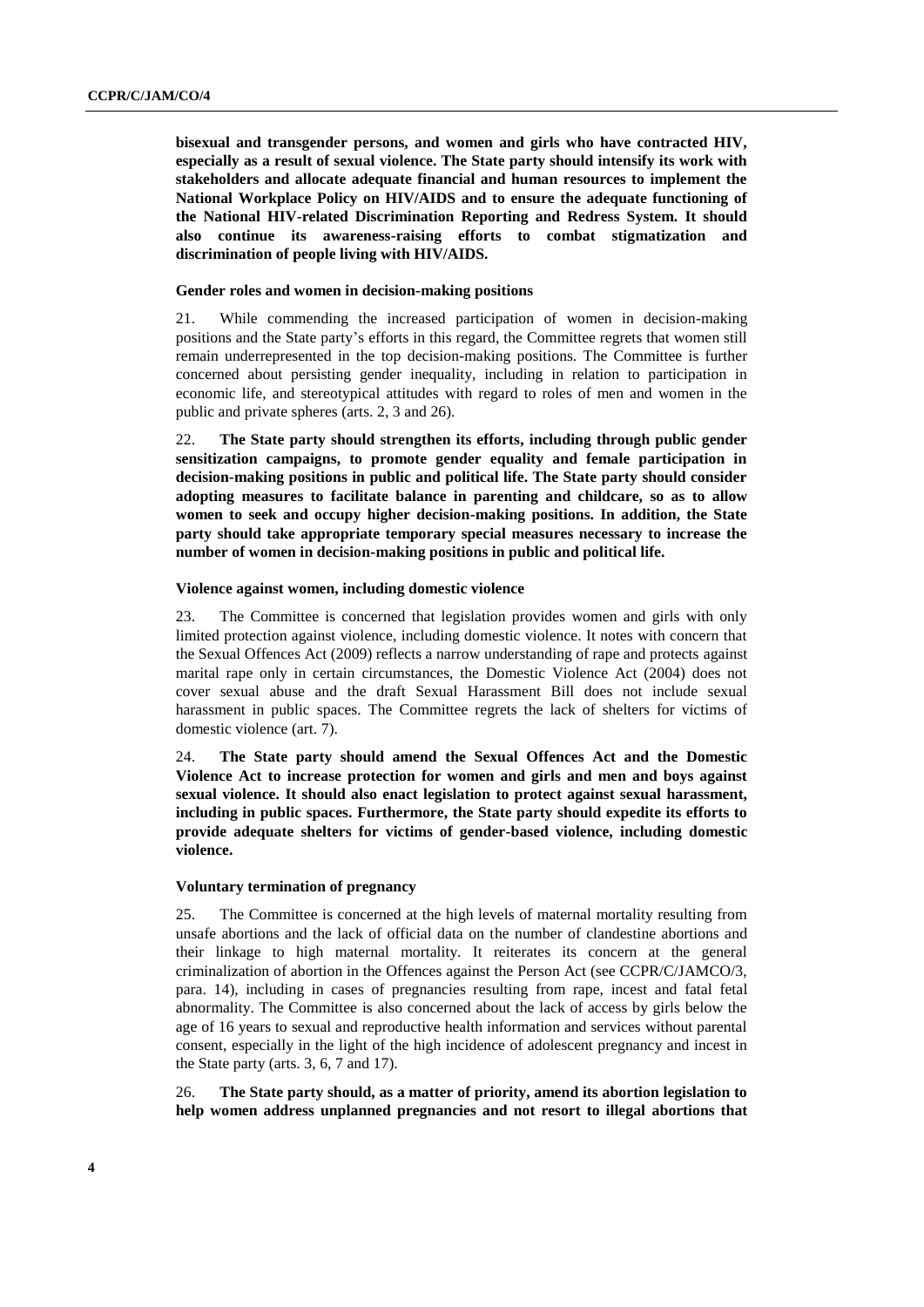**could put their lives at risk. It should take measures to protect women against the health risks associated with unsafe abortions by improving its monitoring and data collection on women's access to health care and by enabling access to sexual and reproductive health information and services to all women, including girls under the age of 16.**

#### **State of emergency, extrajudicial killings and investigations**

27. While noting the 2016 report of the West Kingston Commission of Inquiry into the circumstances surrounding the state of emergency of May 2010 related to incidents in West Kingston/Tivoli Gardens and the decision of the Government to offer an apology and provide compensation to aggrieved persons, the Committee is concerned that the State party's legislation on states of emergency does not meet the standards of article 4 of the Covenant (arts. 2, 4 and 6).

28. **The State party should fully implement the recommendations contained in the report of the West Kingston Commission of Inquiry, including providing victims with a remedy, strengthening accountability for the use of force and dismantling garrisons. It should also review its laws on states of emergency and bring them into line with the provisions of article 4 of the Covenant.**

29. The Committee remains concerned at the continued lack of clarity of the mandate and powers of the Independent Commission of Investigations and its interplay with the Office of the Director of Public Prosecutions with regard to the conduct of investigations and prosecutions (arts. 2, 6 and 7).

30. **The State party should clarify the mandate and role of the Independent Commission of Investigations to ensure effective and independent investigation of law enforcement personnel and to avoid conflicts of mandate with other organs of the State party.**

#### **Prohibition of torture and cruel, inhuman or degrading treatment or punishment and the right to life**

31. The Committee remains concerned about the deplorable conditions in the State party's prisons and detention facilities, including overcrowding, poor sanitary conditions and lack of medical care. It is also concerned about the lack of a clear statutory framework governing the treatment of persons in pretrial detention and failure to hold accused persons separately from convicted persons (arts. 7 and 10).

32. **The State party should expedite its efforts to reduce overcrowding in places of detention, including by resorting to alternatives to imprisonment, and improve conditions of detention, particularly with regard to sanitary conditions and access to medical care, in accordance with article 10 of the Covenant and the United Nations Standard Minimum Rules for the Treatment of Prisoners (the Nelson Mandela rules) (General Assembly resolution 70/175, annex). The State party should adopt legislation governing pretrial detention and put in place a system to detain accused persons separately from convicted persons.** 

33. The Committee remains concerned that the State party's criminal legislation does not adequately ensure that acts of torture as stated in article 7 of the Covenant are fully criminalized. It is also concerned at reports of torture and ill-treatment or excessive use of force by the police or security forces during arrests, in police stations, during interrogation and in detention facilities. It is further concerned that there is no independent complaints authority to deal with such complaints (art.7).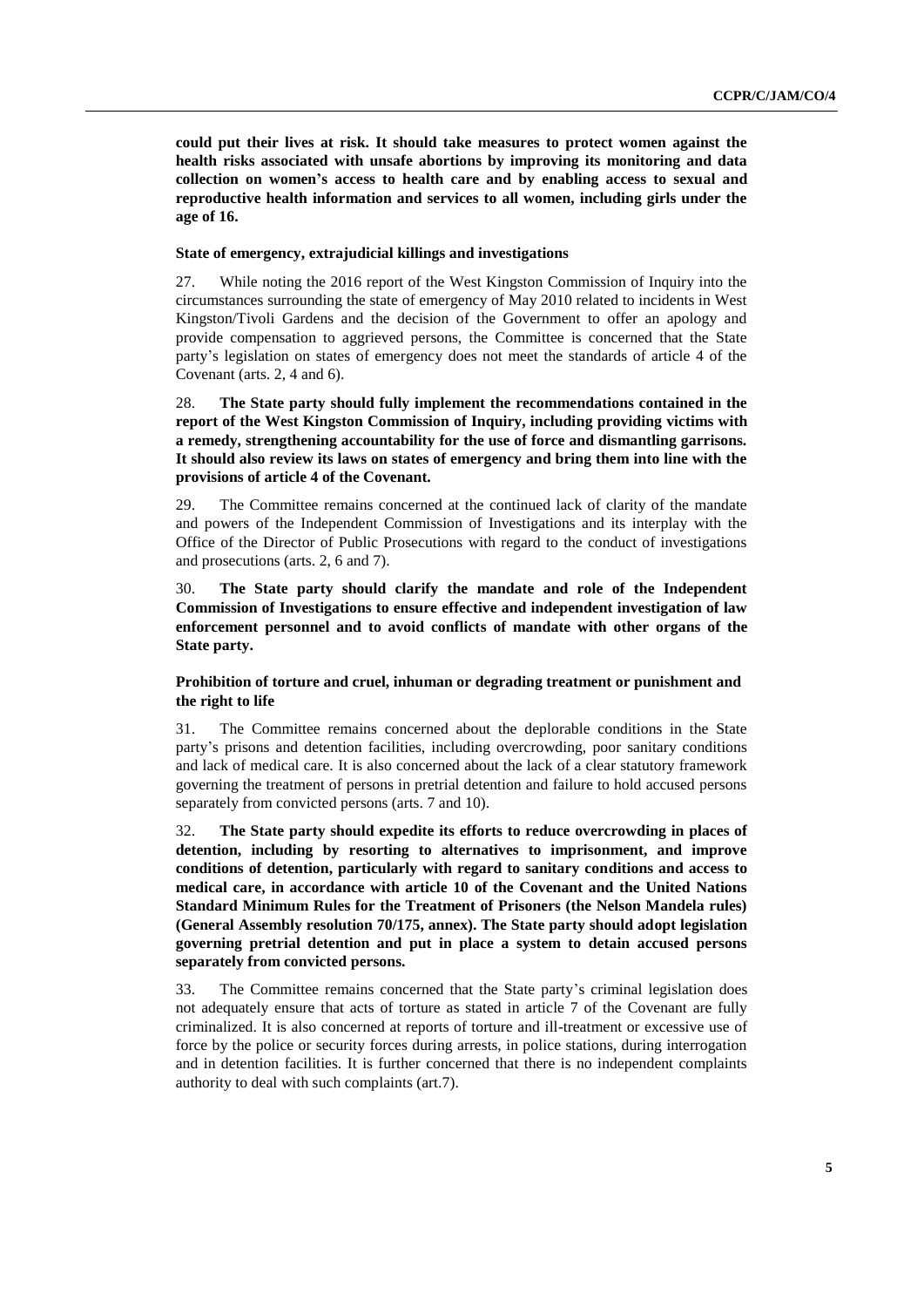34. **The State party should:**

(a) **Amend its criminal law to ensure that all acts of torture as stated in article 7 of the Covenant and in internationally established norms are prohibited and sanctioned with penalties commensurate with the gravity of the crimes;** 

(b) **Guarantee that allegations of torture and cruel, inhuman or degrading treatment are investigated by an independent authority, that the perpetrators of such acts are prosecuted and, if convicted, punished with penalties commensurate with the gravity of the crime, and that the victims receive adequate compensation;**

(c) **Improve the training of law enforcement personnel in this regard to ensure that anyone who is arrested or detained is informed of his or her rights;** 

Provide in its next periodic report detailed information on complaints **filed for such violations, the number of individuals prosecuted and convicted, and the reparation awarded to victims.**

35. While noting the de facto moratorium on executions since 1988, the Committee notes with regret that the State party does not intend to abolish the death penalty. Moreover, it notes with concern that the conditions on death row remain inhuman (arts. 6 and 7).

36. **The State party should consider abolishing the death penalty and acceding to the Second Optional Protocol to the Covenant, aiming at the abolition of the death penalty. It should ensure that the death-row regime does not amount to cruel, inhuman or degrading treatment or punishment.**

#### **Protection against trafficking in persons**

37. The Committee welcomes the adoption of the National Plan of Action to Combat Trafficking in Persons (2015-2018) and the appointment of the National Rapporteur on Trafficking in Persons, in 2015. It is concerned, however, that the ability of the National Rapporteur to execute its functions may be hampered by inadequate resources. It is also concerned that national legislation does not adequately prevent the return of victims of human trafficking to a country where there are substantial grounds for believing that they would be at a real risk of irreparable harm, such as that set out in articles 6 and 7 of the Covenant (arts. 6 and 7).

38. **The State party should continue its efforts with regard to training and capacitybuilding of professionals providing support to victims of trafficking. It should allocate adequate human and financial resources to the Office of the National Rapporteur on Trafficking in Persons and ensure that victims of human trafficking enjoy the rights provided for under the Covenant and are not returned to a country where there are substantial grounds for believing that they would be at a real risk of irreparable harm, such as that set out in articles 6 and 7 of the Covenant.**

#### **Refugees and asylum seekers**

39. The Committee is concerned about the lack of legislation on the protection of asylum seekers and refugees. It is further concerned that refugees are not provided with identification cards and that unaccompanied minors are formally excluded from access to refugee status determination in the State party (arts. 2, 6, 7 and 24).

40. **The State party should enact legislation on the protection of the rights of refugees and asylum seekers, provide refugees with identification cards and facilitate access to asylum procedures for such persons in order to protect them from being returned to a country where there are substantial grounds for believing that they**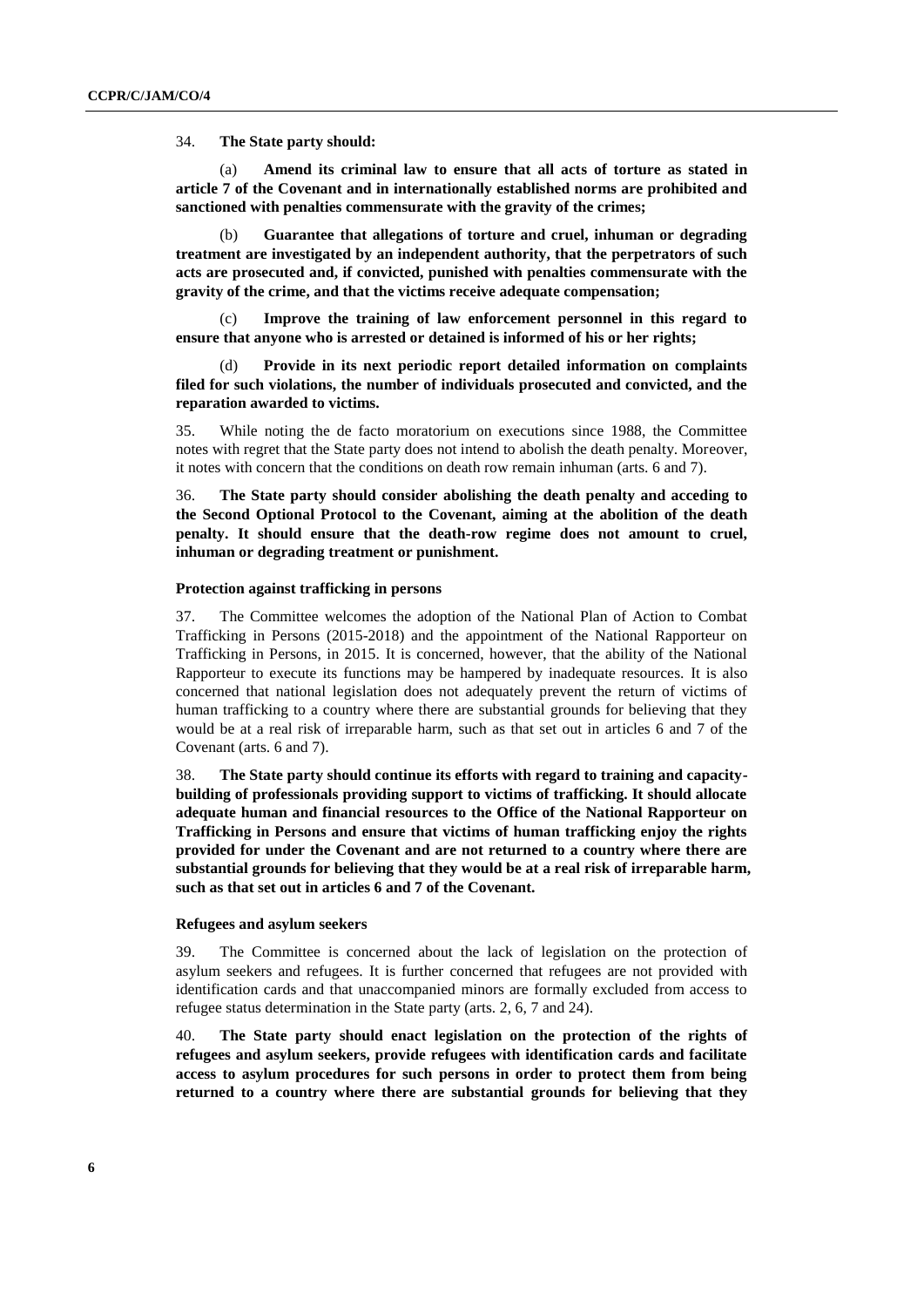**would be at a real risk of irreparable harm, such as that set out in articles 6 and 7 of the Covenant.**

#### **Right to an effective remedy and fair trial**

41. The Committee remains concerned at the delays in the dispensation of justice and the limited availability of legal aid (arts. 2 and 14).

42. **The State party should pursue the reform of its justice system to ensure speedy and fair trials, including providing adequate budgetary allocations and human resources and strengthening its legal aid capacity for any case in which the interests of justice so require.**

#### **Rights of the child**

43. The Committee welcomes the efforts of the State party to review the Child Care and Protection Act, including the removal of the possibility of incarcerating a child on the basis of him or her being "beyond parental control", and provision of psychological and mental health services to children and their families by the Child Development Agency and Department of Correctional Services. Despite the fact that the number of correctional orders has significantly decreased, the Committee is concerned about reports that there are still children serving such orders. It is also concerned that minors are held in police lock-ups on a regular basis, often for more than 24 hours (arts. 9, 10 and 24).

44. **The State party should amend its law in a timely manner in order to remove the possibility of incarcerating a child on the basis of him or her being "beyond parental control" and to address gaps in: service delivery to children in conflict with the law, the coordination and oversight of the child protection sector, support to families and rehabilitation of children who experienced exploitation, abuse and other trauma. The State party should detain children only as a last resort and for the shortest possible period provided by law; continue establishing child-friendly holding cells; and provide alternative arrangements to detention, in line with the Covenant. It should continue to provide children in conflict with law with alternative support, including psychological and rehabilitation services and conflict resolution programmes.** 

#### **Corporal punishment**

45. The Committee is concerned that corporal punishment remains lawful in the home and in schools, and that it continues to be practised in the State party and is widely accepted in society (arts. 7 and 24).

46. **The State party should take practical steps, including legislative measures, where appropriate, to put an end to corporal punishment in all settings. It should encourage non-violent forms of discipline as alternatives to corporal punishment and conduct public information campaigns to raise awareness about the harmful effects of such punishment.**

#### **Freedom of expression and human rights defenders**

47. The Committee is concerned about reports of obstacles in implementation of Access to Information Act (2004), such as low level of knowledge of information officers and inaccessible complaint procedure. It is also concerned about reports from some human rights NGOs facing obstacles in registration under the Charity Act. It is further concerned about the reports of incitement to threat, harassment and attacks against human rights defenders (arts. 2, 19, 21 and 22, 26).